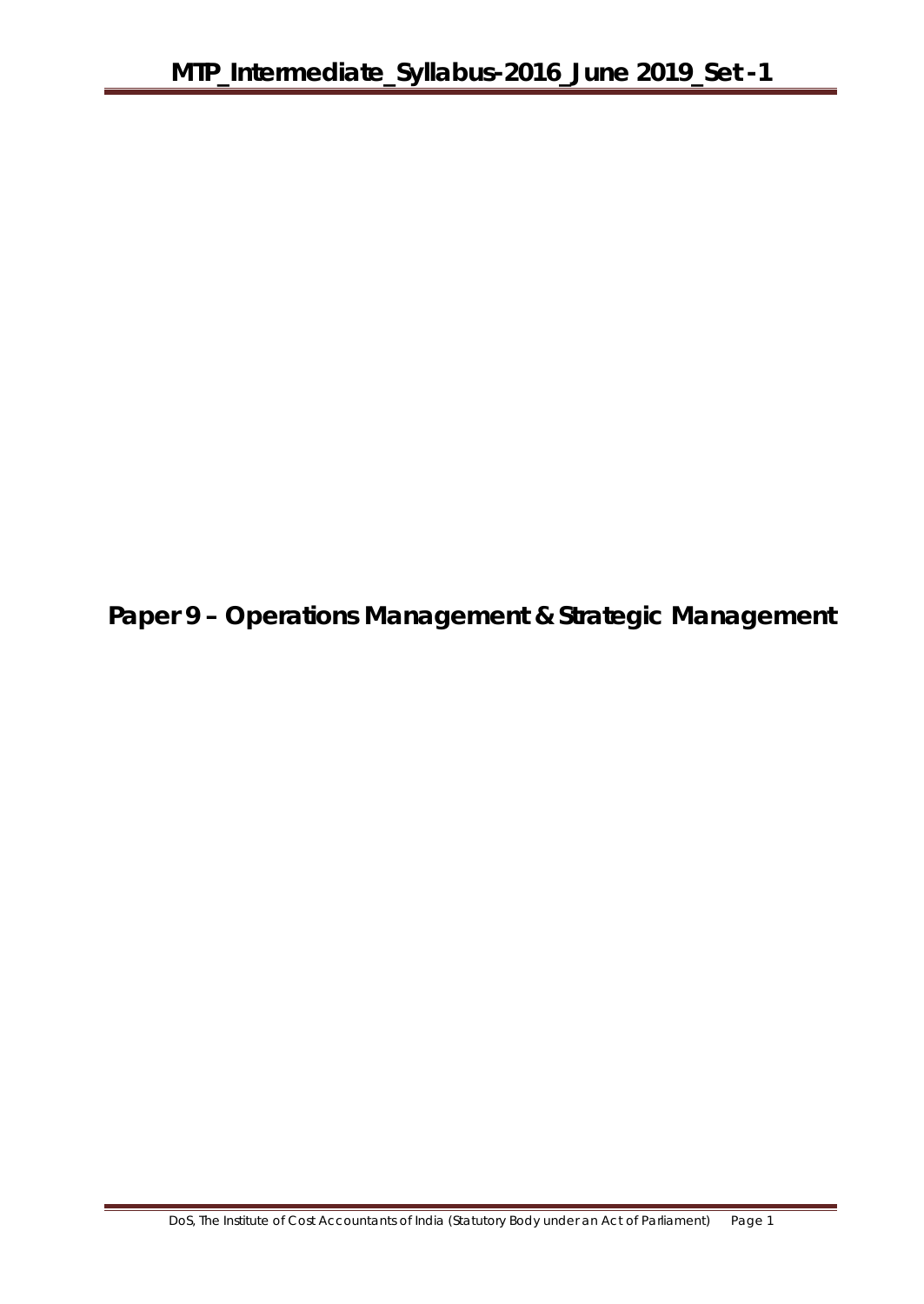## **Paper 9 – Operations Management & Strategic Management**

**Full Marks : 100** Time allowed: 3 hours

**The figures in the margin on the right side indicate full marks. This question paper has two sections. Both the sections are to be answered subject to instructions given against each.**

## **Section – I: (Operations Management)**

- **1. (a) Choose the most correct alternatives: [1×10=10]** 
	- **(i) Application of technology or process to the raw material to add use value is known as:**
		- **(a) Product,**
		- **(b) Production,**
		- **(c) Application of technology,**
		- **(d) Combination of technology and process.**
	- **(ii) In Process Planning we plan:**
		- **(a) Different machines required,**
		- **(b) Different operations required,**
		- **(c) We plan the flow of material in each department,**
		- **(d) We design the product.**
	- **(iii) Example of production by disintegration is**
		- **(a) Automobile,**
		- **(b) Locomotive,**
		- **(c) Crude oil,**
		- **(d) Mineral water.**
	- **(iv) This aims at finding the best and most efficient way of using the available resources men, materials, money and machinery:** 
		- **(a) Time Study**
		- **(b) Work Study**
		- **(c) Method Study**
		- **(d) Job Evaluation**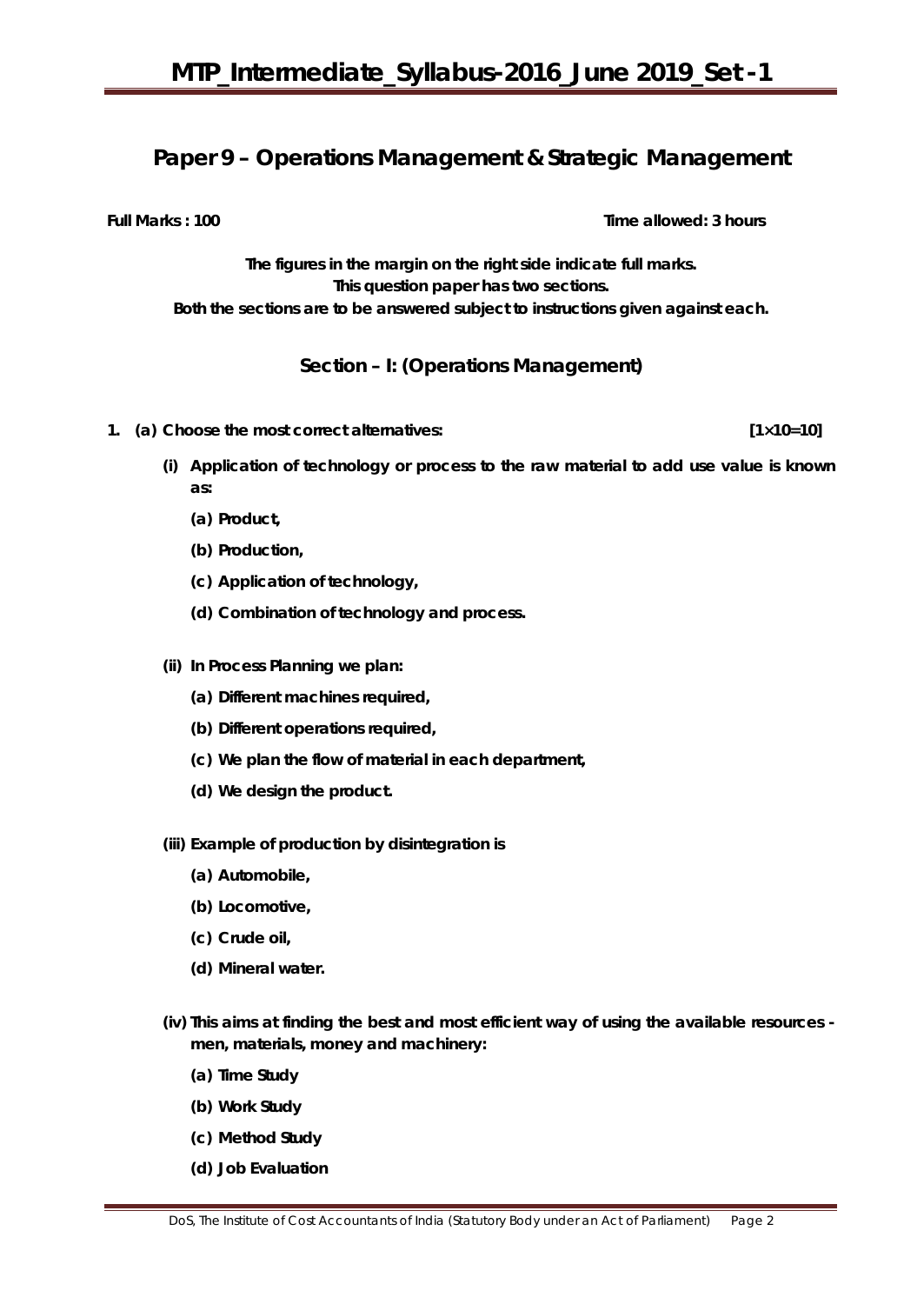- **(v) Long range forecasting is useful in**
	- **(a) Plan for Research and Development,**
	- **(b) To Schedule jobs in production,**
	- **(c) In purchasing the material to meet the present production demand,**
	- **(d) To assess manpower required in the coming month.**
- **(vi) Which one of the following standards is associated with the "Quality Assurance in Final Inspection Test"?**
	- **(a) ISO 9001**
	- **(b) ISO 9002**
	- **(c) ISO 9003**
	- **(d) ISO 9004**
- **(vii) Regularly occurring periodic fluctuations are known as:**
	- **(a) Regular trend,**
	- **(b) Random element,**
	- **(c) Seasonal component,**
	- **(d) Trend.**
- **(viii) In Operation Planning:**
	- **(a) The planner plans each operation to be done at work centers and the sequences of operations,**
	- **(b) Decide the tools to be used to perform the operations,**
	- **(c) Decide the machine to be used to perform the operation,**
	- **(d) Decide the materials to be used to produce the product.**
- **(ix) One of the important charts used in Programme control is:** 
	- **(a) Material chart,**
	- **(b) Gantt chart,**
	- **(c) Route chart,**
	- **(d) Inspection chart.**
- **(x) The act of releasing the production documents to production department is known as:**
	- **(a) Routing,**
	- **(b) Scheduling,**
	- **(c) Expediting,**
	- **(d) Dispatching.**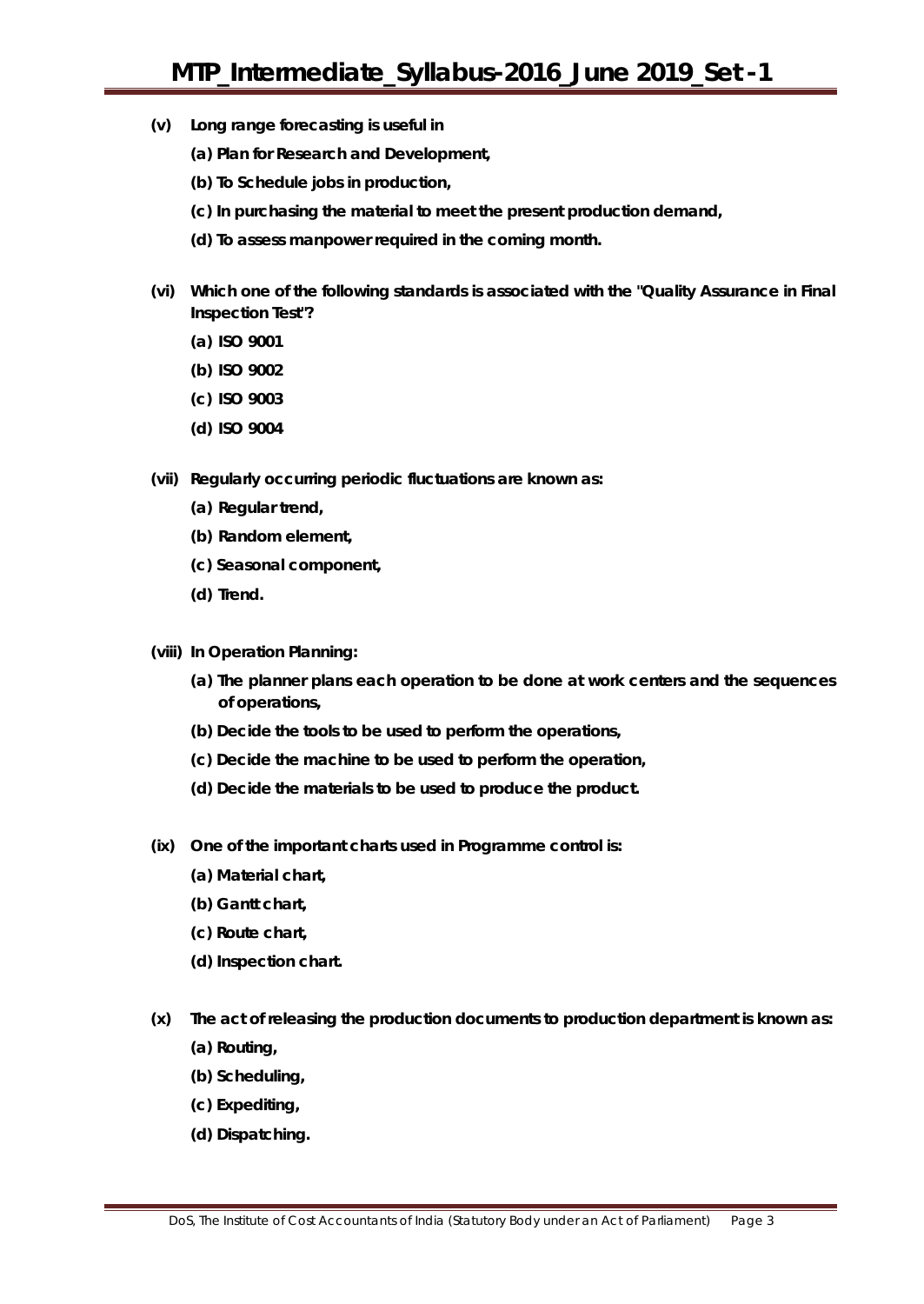| (b) Match the terms in Column I with the relevant terms in Column II |                    |
|----------------------------------------------------------------------|--------------------|
|                                                                      | $[1 \times 6 = 6]$ |

| Column I                     | Column II                  |
|------------------------------|----------------------------|
| (A) Furniture                | <b>Assembly line</b><br>D) |
| (B)<br><b>Tools</b>          | Method study<br>(ii)       |
| (C) Television set           | (iii) Carpentry            |
| (D) Cement                   | (iv) Machine shop          |
| <b>Aviation Fuel</b><br>(E)  | (v) Rotary Kiln            |
| (F)<br><b>Motion Economy</b> | Refinery<br>WD.            |

| (c) State whether the following statements are True/False?                          | $[1 \times 6 = 6]$ |       |
|-------------------------------------------------------------------------------------|--------------------|-------|
| Merit Rating is used to determine the cost of a product<br>(i)                      |                    | $($ ) |
| (ii) Increase in productivity leads to retrenchment of work force                   |                    | $($ ) |
| (iii) Project costs increase as the duration of the project increases               |                    | $($ ) |
| (iv) Job Evaluation is a systematic approach to ascertain the labour worth of a job |                    | (     |
| (v) Production planning and control is essentially concerned with the control of    |                    |       |
| Finished goods                                                                      |                    |       |
| (vi) Breakdown maintenance doesn't require use of standby machines                  |                    |       |

**Answer any** *three* **questions form the following:**

- **2. (a) Define plant layout. What are the factors influencing layout choices? [6]**
	- **(b) The monthly requirement of raw material for a company is 3000 units. The carrying cost is estimated to be 20% of the purchase price per unit, in addition to** ` **2 per unit. The purchase price of raw material is** ` **20 per unit. The ordering is** ` **25 per order.**
		- **(i) You are required to find EOQ.**
		- **(ii) What is the total cost when the company gets a concession of 5% on the purchase price if it orders 3000 units or more but less than 6000 units per month. [4+6]**
- **3. (a) What does Product Design do? Discuss – Process design and selection. [6]**
	- **(b) Machine A costs of** ` **80,000. Annual operating costs are** ` **2,000 for the first year, and they increase by** ` **15,000 every year (for example, in the fourth year the operating costs are**  ` **47,000). Determine the lease age at which to replace the machine. If the optimal replacement policy is followed; what will be the average yearly cost of operating and owning the machine? (Assume that the resale value of the machine is zero when replaced, and that future costs are not discounted.** 
		- **(i)** Another machine B costs  $\bar{\tau}$  1,00,000. Annual operating cost for the first year is  $\bar{\tau}$  4,000 and they increase by  $\bar{x}$  7,000 every year. The firm has a machine of type A which is **one year old. Should the firm replace it with B and if so, when?**
		- **(ii) Suppose the firm is just ready to replace the machine A with another machine of the same type, just then the firm gets and information that the machine B will become available in a year. What should the firm do? [10]**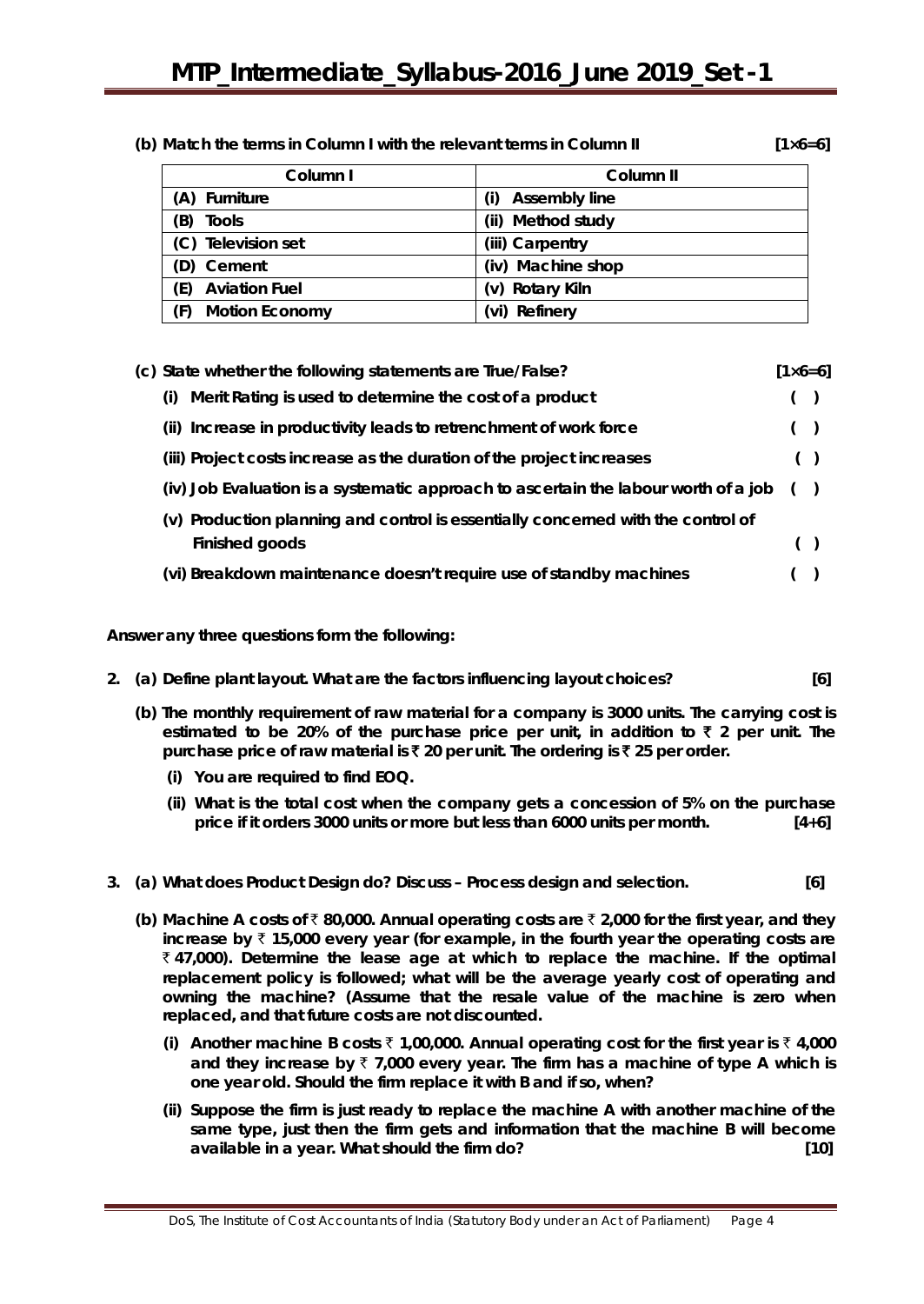- **4. (a) Without standby equipment, a shutdown will cost** ` **200 a day. It is estimated that an average of 2.5 days a year can be lost due to shutdowns. A standby machine can be purchased for** ` **4,000 with an economic life of 10 years and** ` **500 salvage value at that data. Its annual costs including 2.5 days of actual operation would be** ` **100. Make a choice. [6]**
	- **(b) Describe the objective of Time Study. [6]**

**5. (a) Draw the network for the following activities and find critical path and total duration of** 

- **(c) What are the elements of lean production? [4]**
- - **project. Activity Duration (months) Activity Duration (months) 1-2 2.5 4-5 2.0 2-3 2.5 5-6 3.0 2-4 1.5 6-7 1.5 3-4 1.0 5-7 1.5 3-5 1.0 [8]**
- **(b) A public transport system is experiencing the following number of breakdowns for months over the past 2 years in their new fleet of vehicles:**

| Number of breakdowns           |  |  |  |
|--------------------------------|--|--|--|
| Number of months this occurred |  |  |  |

Each break down costs the firm an average of ₹ 2,800. For a cost of ₹ 1,500 per month, **preventive maintenance can be carried out to limit the break-downs to an average of one per month. Which policy is suitable for the firm? [8]**

## **Section – II: (Strategic Management)**

**6. Choose the correct answer from the given alternatives: [1×6=6]**

- **(i) Business Process Re-engineering is**
	- **(a) Eliminating loss-making process;**
	- **(b) Redesigning operational processes;**
	- **(c) Redesigning the product and services;**
	- **(d) Recruiting the process engineers.**
- **(ii) Strategic choice makes a statement about the corporate strategy as well as business strategy:**
	- **(a) They are one and the same;**
	- **(b) One is an external planning and another resources planning statement;**
	- **(c) Corporate strategy is a general statement and business strategy defines how a SBU shall operate;**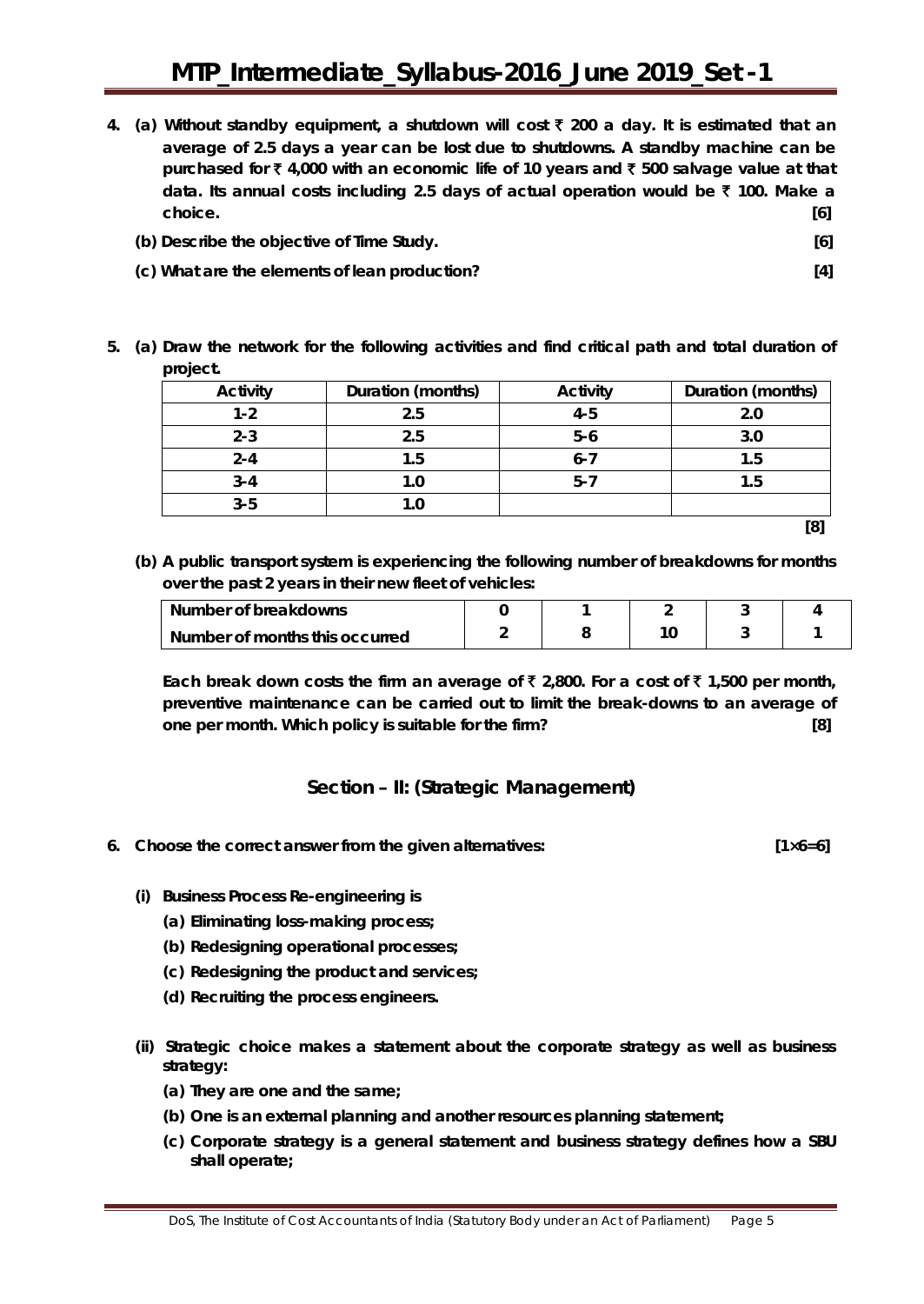- **(d) Both states certain course of action – one for the total unit and another for a particular business agent;**
- **(e) One refers to the whole business and another helps in the formulation of marketing decisions.**
- **(iii) Benchmarking is:**
	- **(a) The analytical too! to identify high cost activities based on the 'Pareto Analysis'.**
	- **(b) The search for industries best practices that lead to superior performance;**
	- **(c) The simulation of cost reduction schemes that help to build commitment and improvement of actions;**
	- **(d) The process of marketing and redesigning the way a typical company works;**
	- **(e) The framework that earmarks a linkage with suppliers and customers.**

**(iv) The conditional of Low share, Negative growth and negative cash flow indicates -**

- **(a) Dogs.**
- **(b) Dodos.**
- **(c) Donkey.**
- **(d) Dinosaurs.**
- **(v) Offensive strategy is a strategy:**
	- **(a) For small companies that consider offensive attacks in the market.**
	- **(b) For those companies that search for new inventory opportunities to create competitive advantage.**
	- **(c) For the market leader who should attack the competitor by introducing new products that make existing ones obsolete.**
	- **(d) For those companies who are strong in the market but not leaders and might capture a market share from the leader.**
	- **(e) None of the above.**
- **(vi) A strategic business unit (SUB) is defined as a division of an organization:**
	- **(a) That help in the marketing operation;**
	- **(b) That enable managers to have better control over the resources;**
	- **(c) That help in the choice of technology;**
	- **(d) That help in the allocation of scarce resources;**
	- **(e) That help in identifying talents and potentials of people.**